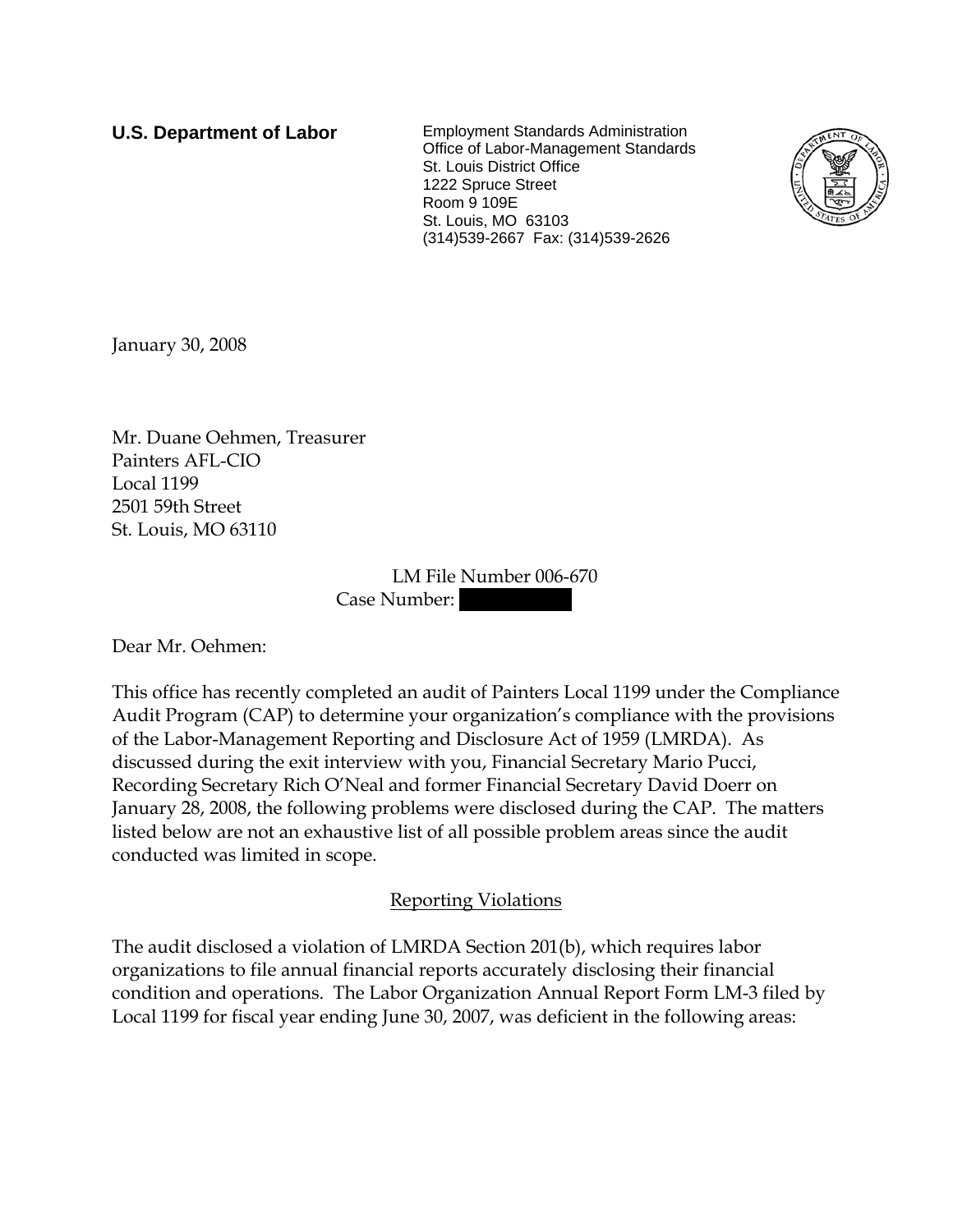Mr. Duane Oehmen January 30, 2008 Page 2 of 3

## 1. Disbursements to Officers

Local 1199 did not properly report expense reimbursements to officers totaling at least \$2,690.83 in the amounts reported in Item 24, Column E (Allowances and Other Disbursements Paid to Officers). The expense reimbursements to officers were erroneously reported in Column D, which is intended for salary and lost time payments only. Payments to officers which are to be reported in Column E are described on page 9 of the LM-3 instructions and include travel expenses, mileage, meals and other direct or indirect payments other than salary which are necessary for conducting union business.

I am not requiring that Local 1199 file an amended LM report for 2007 to correct the deficient items, but Local 1199 has agreed to properly report the deficient items on all future reports it files with OLMS.

2. Failure to File Bylaws

The audit disclosed a violation of LMRDA Section 201(a), which requires that a union submit a copy of its revised constitution and bylaws with its LM report when it makes changes to its constitution or bylaws. Local 1199 amended its constitution and bylaws in 2005, but did not file a copy with its LM report for that year.

Local 1199 has now filed a copy of its constitution and bylaws.

## **Other Violations**

The audit disclosed that the local is not adequately bonded, as required by LMRDA Section 502. That section requires that union officers and employees be bonded for no less than 10 percent of the total funds those individuals or their predecessors handled during the preceding fiscal year.

Local 1199's officers and employees are currently bonded for \$25,000, but they must be bonded for at least \$26,943. Local 1199 should obtain adequate bonding coverage for its officers and employees immediately. Please provide proof of bonding coverage to this office as soon as possible, but not later than March 1, 2008.

I want to extend my personal appreciation to Painters Local 1199 for the cooperation and courtesy extended during this compliance audit. I strongly recommend that you